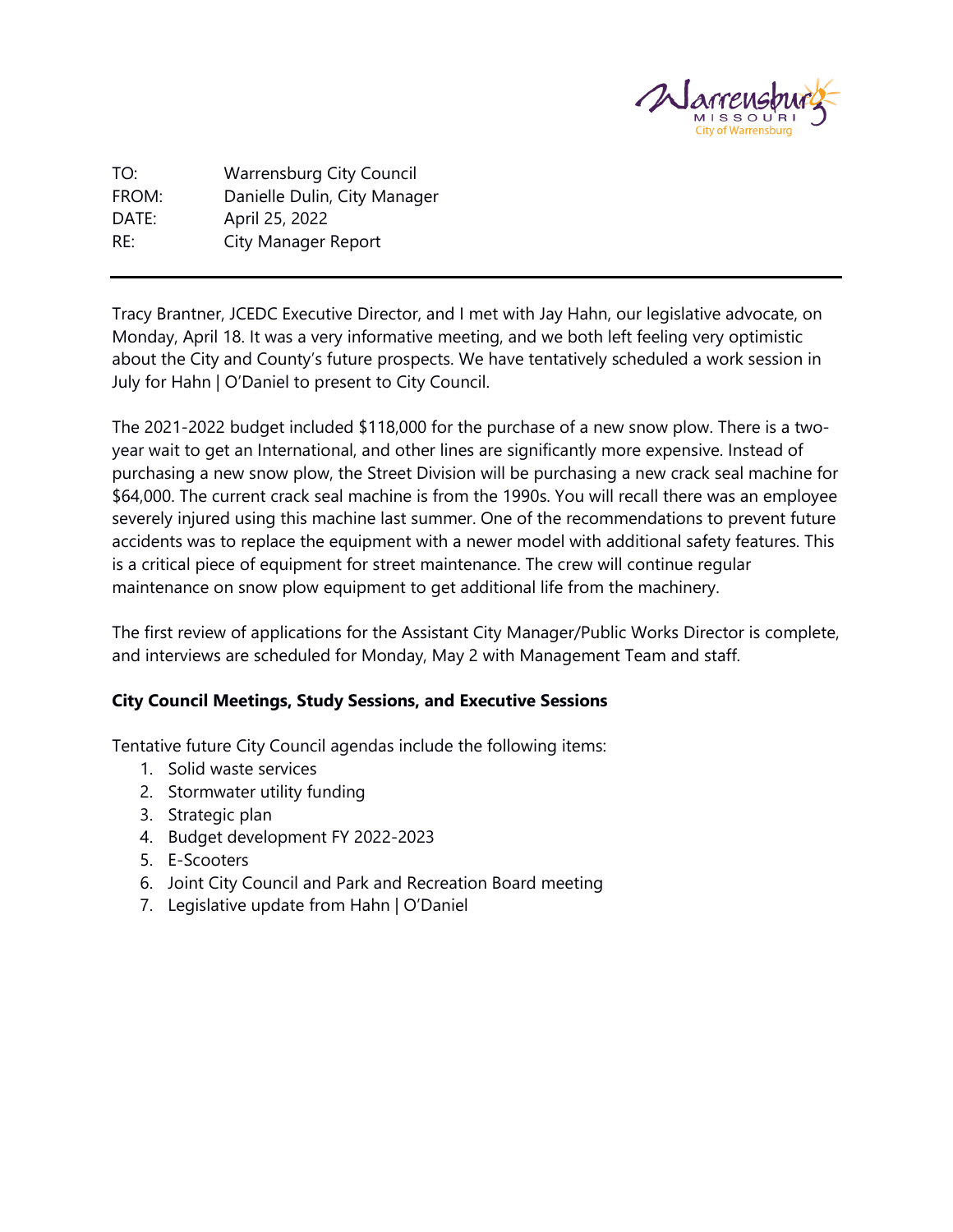

# **MEMO**

- **TO:** Mayor and City Council
- **FROM:** Jodi L. Schneider, City Clerk
- **DATE:** April 25, 2022
- **RE:** Department Notes

I met with Community Development on procedures for execution and recordation of record plats w/ordinance and easements, board/commission members/appointments, information requests (sunshine and FOIA) and forms/"contact us" submittals from City's website. The need for board/commission software to capture term expirations/limits was discussed.

I am working on a website form for sunshine law/FOIA requests to City Clerk and will review tracking these requests for compliance through website. I prepared a Sunshine Law Resolution to designate City Clerk as custodian of records.

I am working on a FY22 budget review to Finance Department and aligning budget goals for FY23 with strategic plan and City Manager goals. I am requesting cost proposals for FY23 on records repository software, social media archival, and boards/committees software. Budget work sessions were scheduled prior to council meetings on June 13<sup>th</sup> and June 23<sup>rd</sup>.

Department Tours for City Council are scheduled for Wednesday, June 8th from 8:30 am-5:00 pm.

I prepared orientation binders and set-up council meeting, HR and Technology orientation with newly-elected officials prior to first council meeting.

I am working on a sunshine law refresher presentation for the City's boards/commissions.

I prepared several proclamations for April-May. I prepared several social media posts for Easter, Earth Day, bulk-waste pick-up schedule, GFOA Finance Department award, municipal court amnesty reminder and Arbor Day.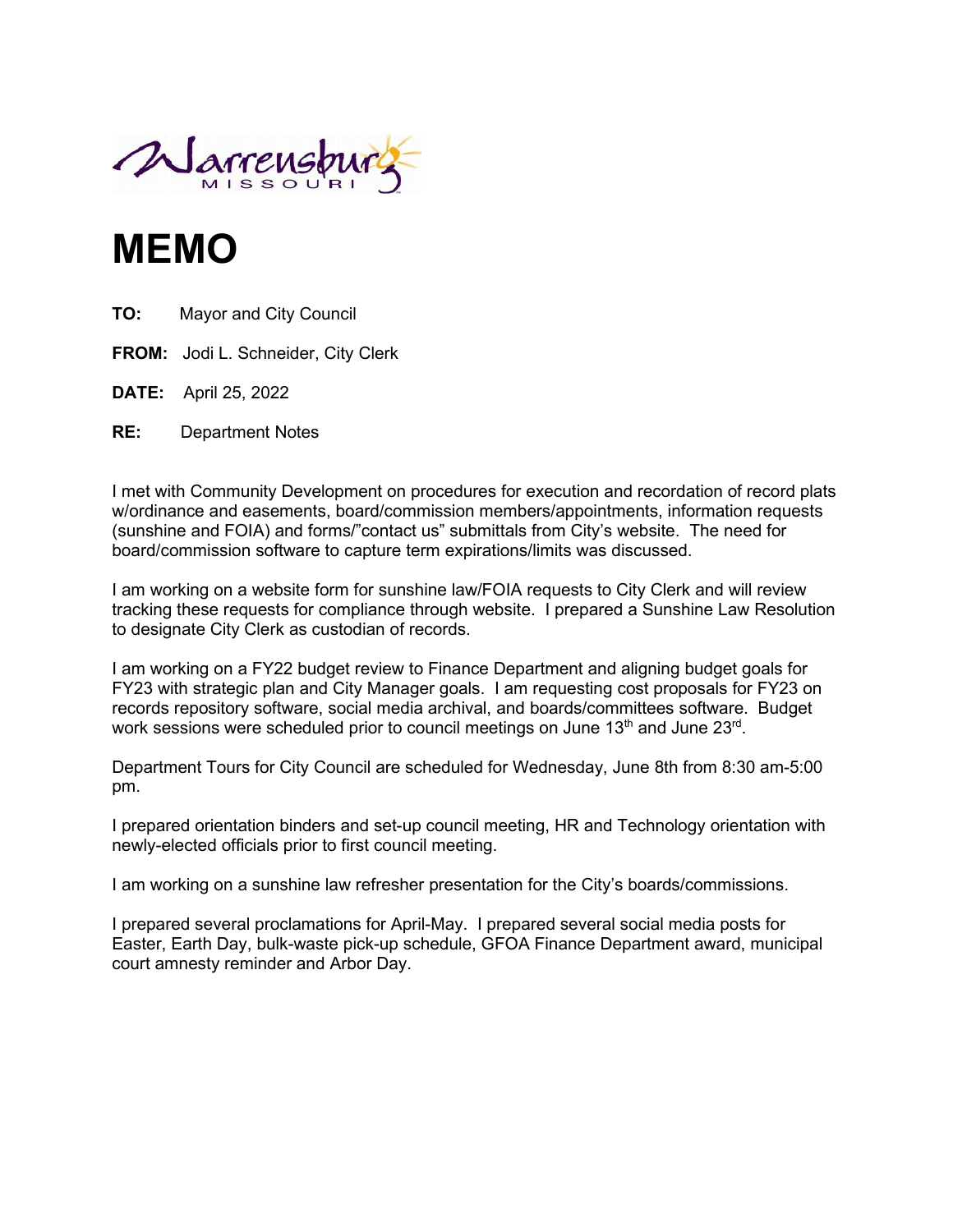### **FIRE DEPARTMENT**

Kenneth Jennings, Fire Chief Date April 21, 2022

### **Promotions**

Captain Rusty Bond has been promoted to Battalion Chief to fill a recent vacancy of that position. Firefighter Specialist Weston Farmer has been promoted to Captain to fill the vacancy created by Chief Bond's promotion. Both have been with the department for some time, and I look forward to seeing them do great things in their new positions.

### **Training Accomplishments**

Part-time firefighter Adison Bernier completed our Recruit Academy! This accomplishment allows her to operate in hazardous environments (fires, car accidents, etc.). Part-time firefighter Jonah Kovac and Cameron Smith both completed requirements to operate the departments ladder trucks. Firefighter/EMT Kylie Frerking completed requirements to operate the departments reserve engines. These accomplishments are steps forward in operational capabilities and I am proud of the dedication of both the students and those that helped train them!

### **Incident Response**

To date, crews have responded to 382 calls for service, up 19% from the same period last year. Crews responded to a commercial structure fire at Stahl Specialty on April 16. The fire caused damage to machinery but was mostly contained to floor pits containing hydraulic lines. The fire was brought under control approximately one hour after arriving on-scene.

### **Retirement**

Captain Karl Adkison retired from the department on April 16. Captain Adkison served Warrensburg for 34 years! He had a passion for training new firefighters and preparing them to survive the fire ground. Karl worked on many projects throughout his career, most recently expanding training capabilities at our training center. His experience, hard work, and personality will be missed around the firehouse.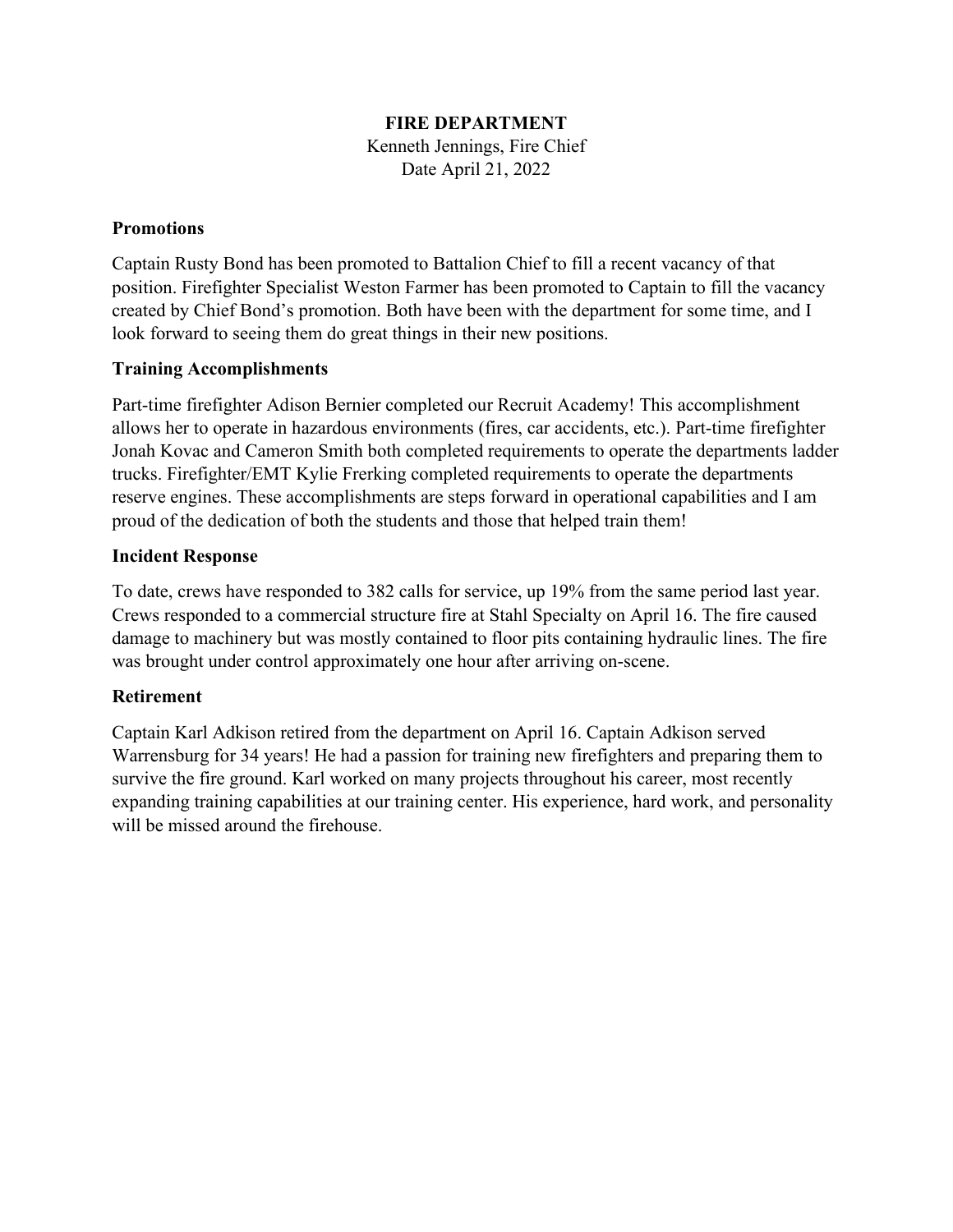### **Human Resources**

### Greg McCullough, Director April 20th, 2022

### Human Resources Activities:

- 1. Positions
	- a. Assistant City Manager/Public Works Director This position was posted on March  $15<sup>th</sup>$ and remains posted until filled with first review of candidates taking place on April 18th. We have received a total of four applications to date for this position. Applications, cover letters and resumes for the four candidates were delivered to an electronic folder for review by City Manager, Danielle Dulin.
	- b. GIS Coordinator This position has been posted on April  $7<sup>th</sup>$  and will remain open until filled with the first review of applications in three weeks. As of today, we have no applicants.
	- c. Street Maintenance Worker I This position remains posted and open until filled. We have one remaining position open currently.
	- d. Water Pollution Control Operator I This position remains posted and open until filled. We have not received any applications recently for this position.
	- e. Firefighter/EMT This position remains posted or open until filled. We were almost at full staffing for a week. We do have one offer letter out and we have received three applications from current part-time firefighters. We now have three positions available. This position will remain open until filled.
	- f. Part-Time Firefighter and Student Resident Firefighter This position was reposted this morning and will remain posted until May  $18<sup>th</sup>$ . We have not received any applications at this time.
	- g. Police Officer/SRO This position remains posted and open until filled. At the current time we have received no additional applications.
	- h. Pollice Officer This position is no longer posted as recent hiring of a full-time officer and academy cadets has filled all current positions.
	- i. Part Time Police Records Clerk This position was posted on January  $19^{th}$  and will remain posted and open until filled. We have received a total of five applications for this position. We have received two additional applications since the job fair. Interviews are scheduled for the end of April and first week in May.
	- j. Parks Maintenance I This position was posted on March  $8<sup>th</sup>$  and will remain open until filled. We have received on application for this position last week.
	- k. We have been working with the Parks and Recreation department and all of the Summer/Seasonal positions have been posted to our website as open until filled. We wanted to get all of the positions posted prior to the Job Fair on February  $28^{th}$ . These positions include: Baseball/Softball Officials, Community Center Attendants, Concessions Attendants, Day Camp Counselors, Fitness Attendants, Group Fitness/Wellness Instructors, Part-time Indoor Soccer Officials, Part-time Marketing Coordinator, Part-time Parks Maintenance I Worker, Part-time Personal Trainers, Parttime Swim Instructors, Site Supervisors and Summer Day Camp Coordinator. We have received approximately 60 applications total for all of these positions since the job fair.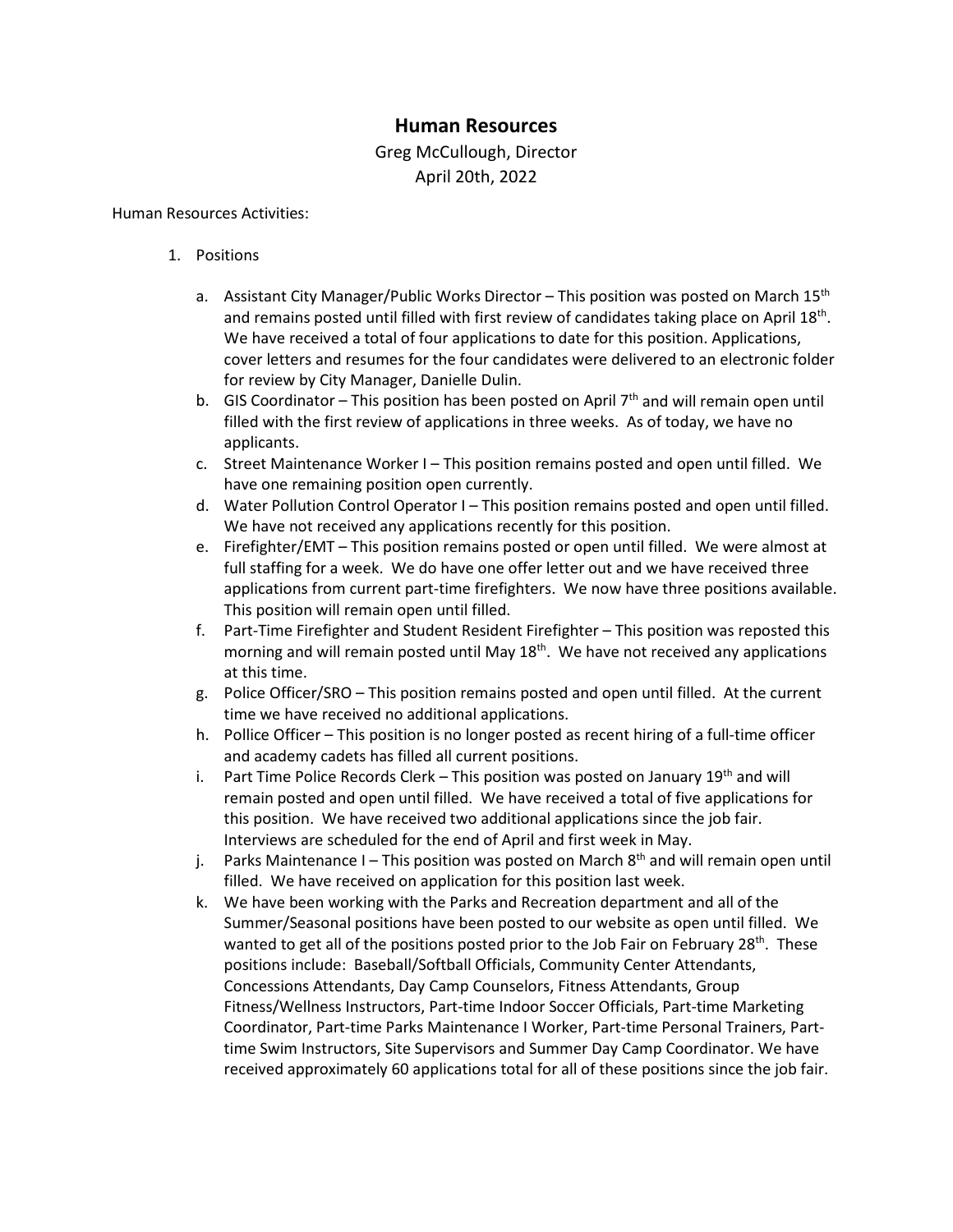### Other Activities:

- 1. Working on development of employee benefits statements and report data from INCODE. We have made two requests for quotes from INCODE on modification of a report and I just received the quote back. This quote is rather expensive. We will continue to pursue this quote or modification for next years budget. However, Kathy and I have developed a method to accomplish this statement for all employees and this will be completed before the end of April.
- 2. The Wellness Screening event has been scheduled and planned for April  $13<sup>th</sup>$  and April 20<sup>th</sup>. We had 38 individuals go through the health screening on the 13<sup>th</sup> and we have another 20 signed up for today.
- 3. Continuing to work with Ann Malloy to schedule an onsite Harassment Awareness and Legal Concepts for Managers and Supervisors training session and we will also have onsite Harassment Awareness training for all full-time employees as well. We have May 11<sup>th</sup> scheduled with Ann for 1 class for Managers and Supervisors and then 3 classes that day for all other employees. We also have May  $31<sup>st</sup>$  half day to pick up any employees who could not attend the classes on the  $11<sup>th</sup>$ . A note will go out to all employees regarding the classes very shortly.
- 4. Worked with our insurance agency and insurance carrier to file the loss reports emanating from the situation with H-Vac system at the Community Center. Also am following up on the payment of a claim for the second truck at Parks and Recreation.
- 5. Completed the documentation of recent hiring processes and filing accordingly.
- 6. The general Safety Manual for the office has been revised and posted to sharepoint.
- 7. We have several other forms that we are working to revise and put on sharepoint or new forms recently received such as the auto loss form, property loss form and accident loss form that will be put on sharepoint.
- 8. Working to assist Marcella with some additional reporting on Lagers payments that were due to the repayment of furlough amounts.
- 9. Will also be working next week on completing not only budget material but also completing MARC wage survey information.
- 10. Completed CJIS (Criminal Justice Information System) LASO training and became certified.
- 11. Completed three off-boarding meetings and exit interviews since last report.
- 12. Kathy is working on the offer letters and fingerprinting for several part-time summer employees for Parks and Recreation. She expects to have several more to process this week. Also, completing the Wellness Screening event.

Upcoming Activities:

- 1. Continue to work on hiring personnel for our various open positions.
- 2. Meet with Safety Committee members regarding the premises inspections that have been completed in the past to make sure recommendations are complete.
- 3. Continue to reconcile City benefits statements due to beginning of year wage changes that affect various benefits.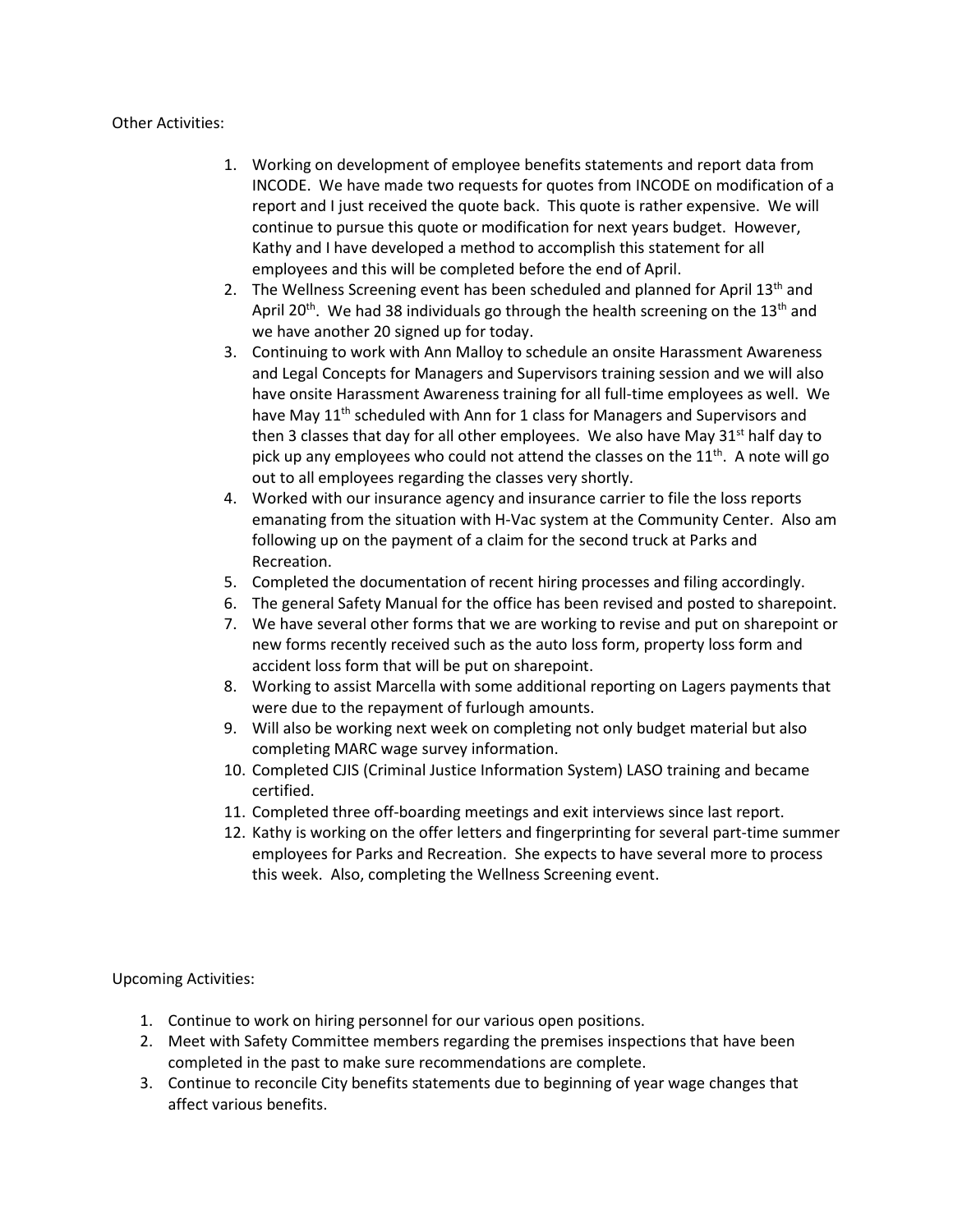- 4. Meet with our UCM 4410 Wellness program students and administrator on Friday to coordinate wellness activities for the semester.
- 5. Any other projects as assigned.

Respectfully Submitted, Greg McCullough Human Resource Director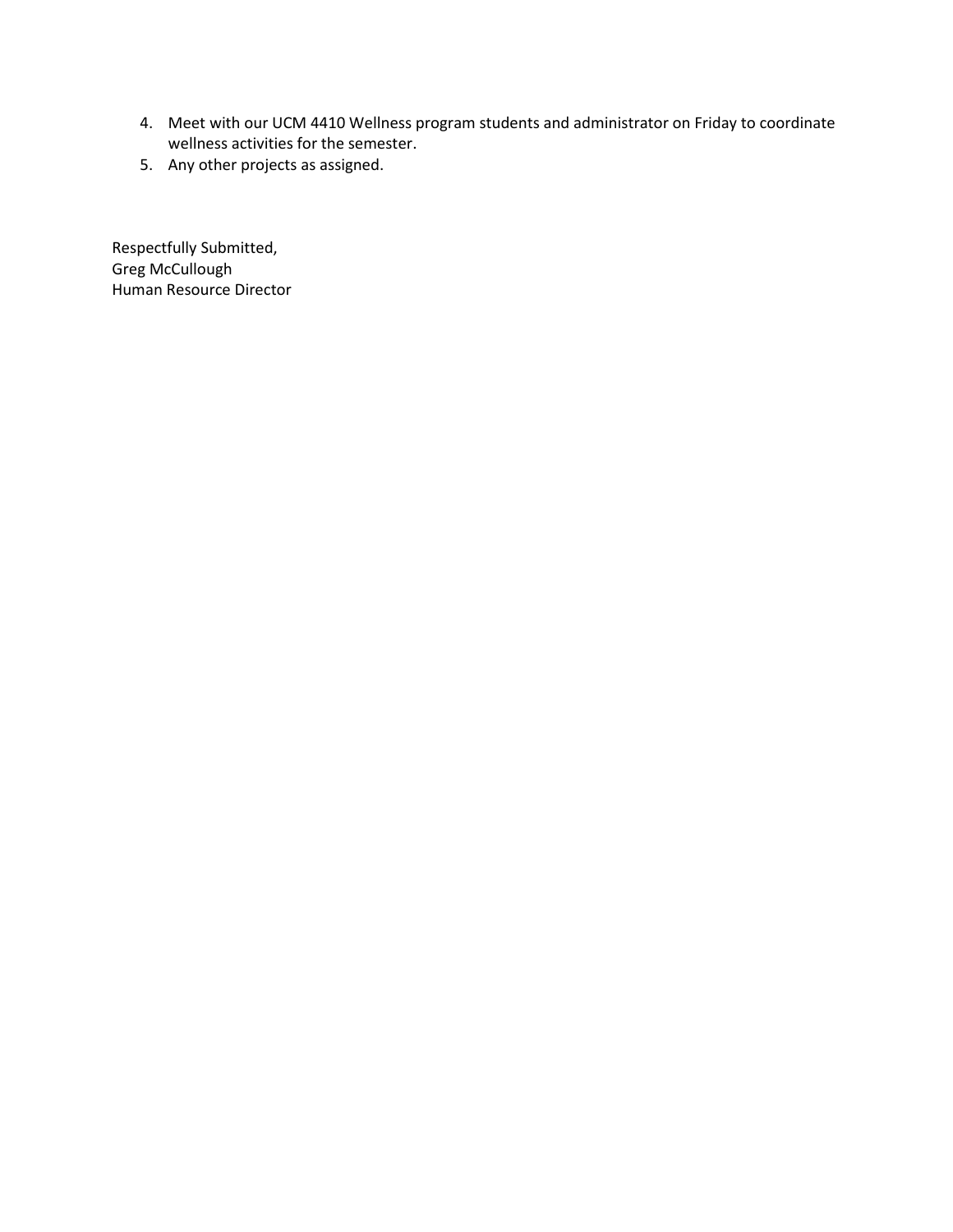Parks and Recreation Director's Report

- Bright Sox has more participants this year than ever before. There are 63 signed up, which means instead of having two teams, we will likely have 4 teams this year. This means we will need to have two games each evening, what an awesome 'problem' to have!
- You should have received your copy of the Activity Guide in the mail last week! We are excited to have the guide back after a two-year hiatus.
- We are working on festivities for two important events coming up this year: July is Parks and Recreation Month and the Community Center's 25<sup>th</sup> Anniversary.
- Nassif, Grover, West Park, Cave Hollow, and Marr Parks are dewinterized.
- Christian is working with a Girl Scout Troop to redesign the flower bed in the circle drive at the Community Center. They will start working the first weekend in June.
- The Merry Go Round at Cave Hollow is fixed. Luckily, it was under warranty, so we did not incur a cost to replace. We are waiting on parts for the zip line swing, however it is not under warranty.
- The lights at Lion's Lake Ballfield and West Park Ballfields have been evaluated and we are working on replacing all burned out bulbs. We are working with Musco Lighting to complete this project.
- We are still working on the indoor pool and fixing the duct work. No update on a reopening date yet.
- The gym closet doors were finally installed. We ordered the doors in September and due to the supply chain, just now were able to install the doors to the closet.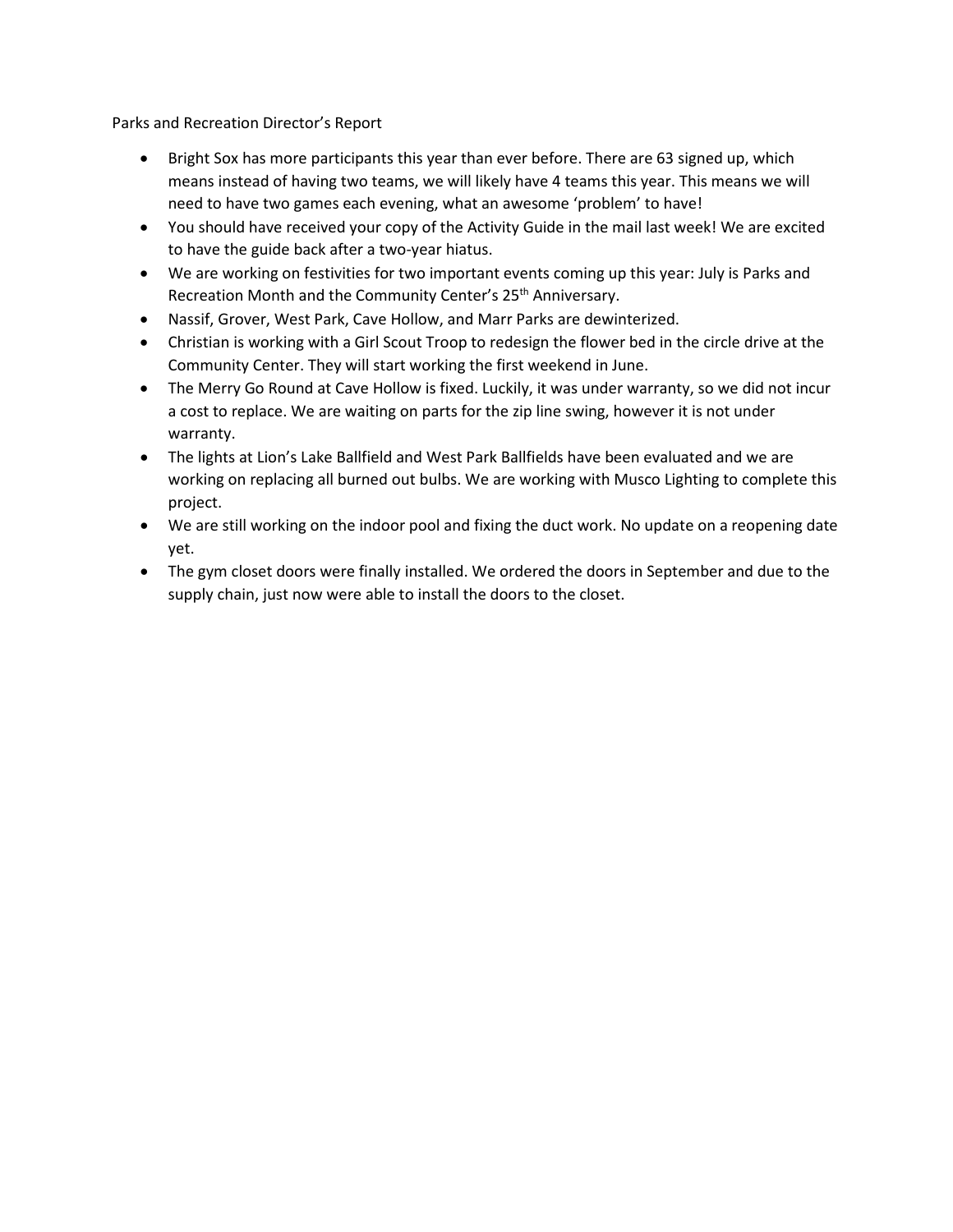### **Police Department**

### **Interim Chief Jeff Reynolds**

### **04/22/2022**

-We are going to recognize our officers next month during National Police Week, with a thank you card and a challenge coin.

-We only have one patrol car left to strip and restripe. The new striping looks good.

-Melissa Ducos will be starting with us on May 2<sup>nd</sup>. She will take the oath at 0830 hours in Municipal Center.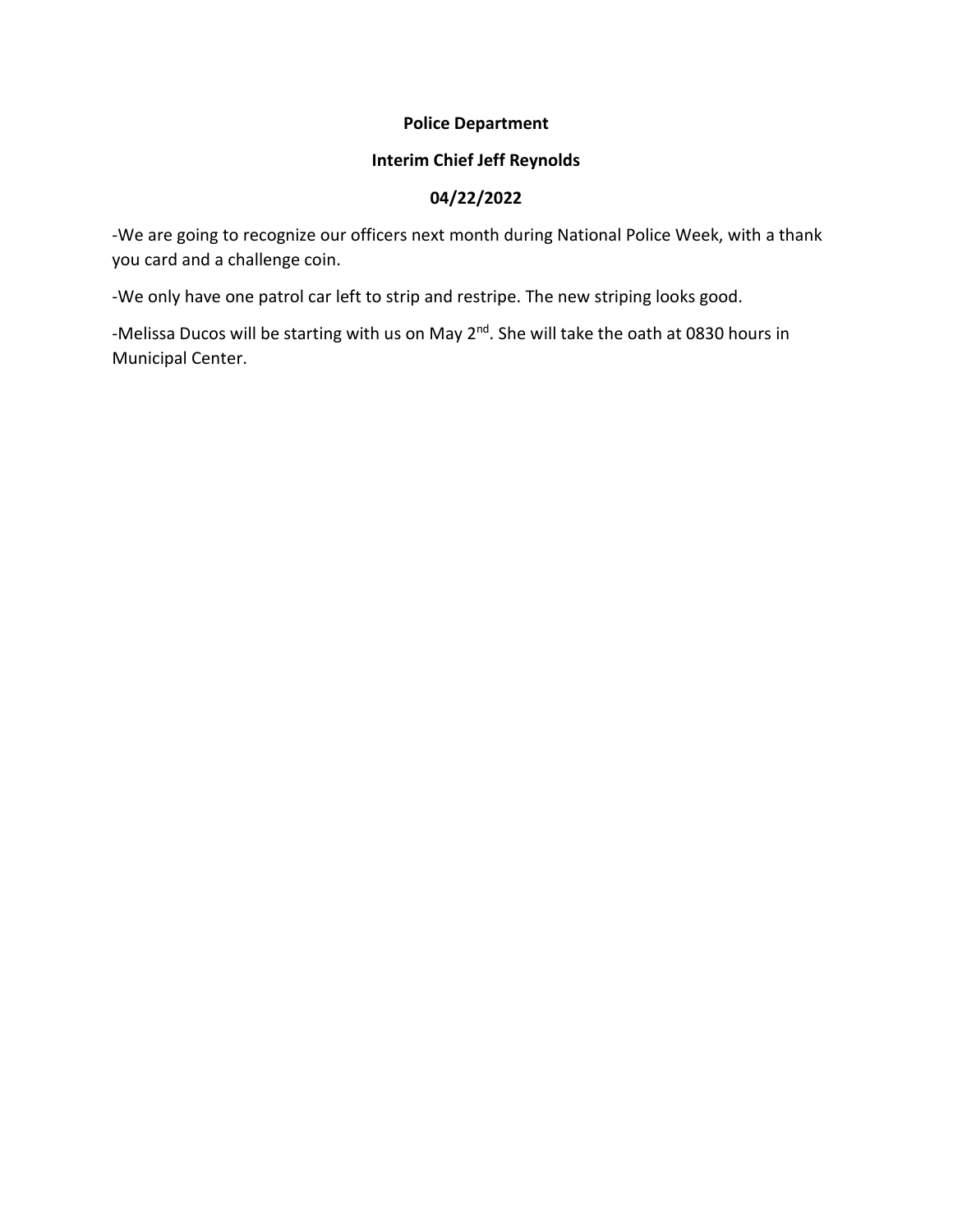### **WCVB DIRECTOR'S REPORT**

Marcy Barnhart, Director of Tourism April 20, 2022

### **April Meeting**

Thank you to all the City Council Members and City Administration who were able to attend the April WCVB Board Meeting. We're so excited for you to see the BEFORE of the property at 205 N Holden before it is made into the permanent home of the Warrensburg Visitor Center! This milestone for the WCVB wouldn't have been possible without the incredible support of the WCVB Board, City Council and City Administration!

# *Star Journal April 19, 2022:*

Posted Monday, April 18, 2022 7:18 pm



### **2022 WCVB Board Meetings**

In 2022, the WCVB Board Meetings will be held in-person quarterly and by Zoom in-between. Information regarding the meetings can be found on the City's and WCVB's websites. The in-person meetings will be held at the Municipal Building in the Council Chambers.

The Board meets the second Thursday of the month at 10 a.m.

#### 2022 Meeting Schedule:

| <b>In-Person</b> | Zoom      |
|------------------|-----------|
| January          | February  |
| April            | March     |
| July             | May       |
| October          | June      |
|                  | August    |
|                  | September |
|                  | November  |
|                  | December  |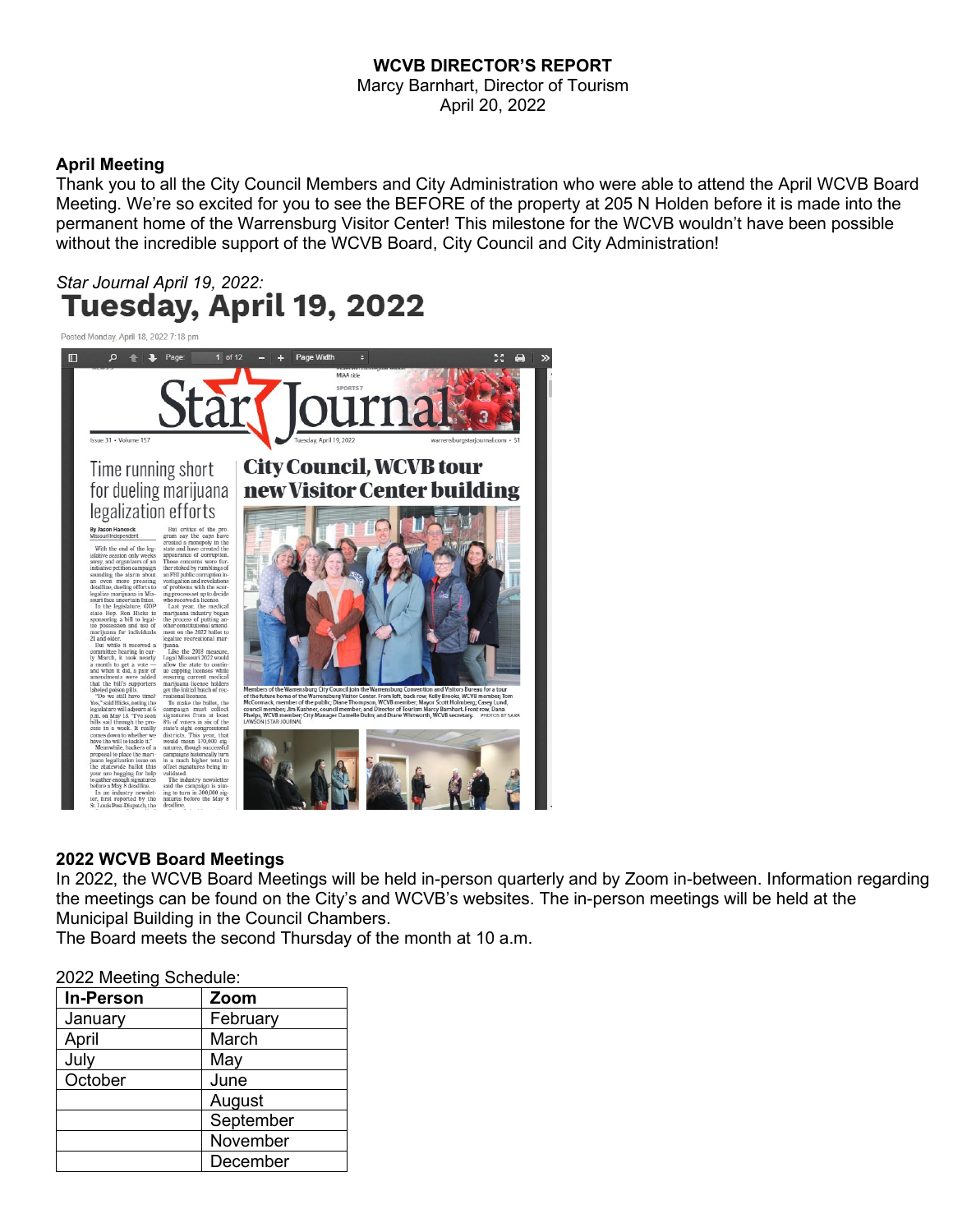### **Visitor Center Relocation**

The day-to-day operations of the Warrensburg Visitor Center will move to its prior location in the Warrensburg Municipal Center effective May 4, 2022. The Center at 407A East Russell Ave, St. 2, will close to the public on Tuesday, April 26 at 4 p.m. and reopen Wednesday, May 4 at 200 S. Holden-Council Chambers. This move will be interim until the renovations at 205 N Holden are completed.

### **Grant Update**

### *WCVB 2022 Grant Program:*

The next application deadline is Friday, April 29. A press release was distributed to local media. Numerous posts have been made on social media regarding the program. Information was included in the Chamber Flash and Johnson County Economic Development Corporation newsletter. Emails were sent to past recipients.

### **Advertising Support**

The WCVB sponsored content in the April 13 e-newsletter Missouri Life distributes highlighting the Warrensburg Farmers' Market.

The WCVB placed a full-page ad in the Missouri Life magazine June issue highlighting summer fun in the Burg. The ad incorporates images from Nassif, Warrensburg Farmers Market, Lions Lake, Meyers Market (Warrensburg downtown) and July  $4<sup>th</sup>$  events.

The WCVB sponsored content in the May 2022 e-newsletter Missouri Life distributes will highlight Old Drum Day Festival, June 11.

A full-page ad was placed in the Terrain magazine June/July issue highlighting Spirit Trail, Lions Lake Trail, area golfing and Knob Noster State Park.

A ¼ page ad was placed in the Missouri Tribune's Summer Tourism Section highlighting Warrensburg's historic downtown.

The spring/summer digital campaign (Google/FB) includes images of Warrensburg Parks and Recreation parks and facilities, Spirit Trail, Warrensburg's downtown, Knob Noster State Park, Powell Gardens, UCM Bowling Center, and more.

### **Social Media**

We are working on a special campaign similar to the one we ran in the winter (Small Town + Big Soul). This organic campaign will focus on the fun spring/summer attractions and events in the area. We have approximately 10 individuals from different organizations participating. I will update you on the tentative launch date.

National Tourism Week (May 1-7) will be an opportunity for us to highlight the teams at all our hotels. They make it happen! We can't thank them enough. We will work with each hotel to get a picture to use in the spotlight.

### **Thank You Received**

The WCVB provided community information bags to first graders in the Warrensburg School District. We received a thank you from Ms. Coombs class.

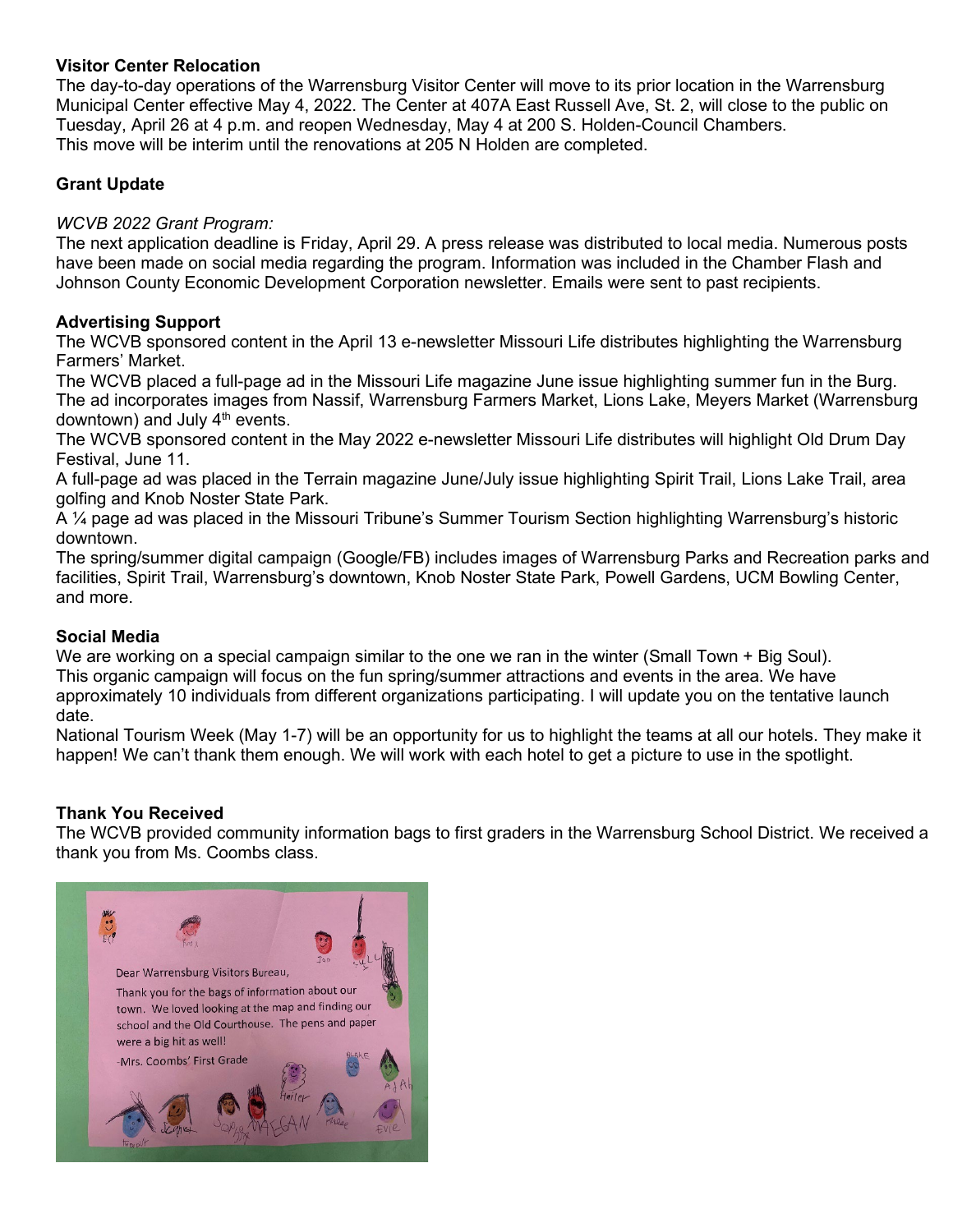### **WCVB Important Dates**

April 26 Care Connection Volunteer Fair at the Johnson County Fairgrounds (Presentation at 9 a.m.) April 27-May 3 Warrensburg Visitor Center Closed

April 29 WCVB Community Grant Application Deadline

May 1-7 National Tourism Week!

May 2-National Tourism Week Recognition at Amtrak Station at 9:34 a.m. Arrive by 9:15 a.m.! May 3 WCVB on KOKO at 8:45 a.m.

May 4 Warrensburg Visitor Center OPEN at 200 S. Holden (Warrensburg Municipal Center) May 12 WCVB May Board Meeting Zoom

May 27 Missouri Division of Tourism Marketing Matching Grant Application Due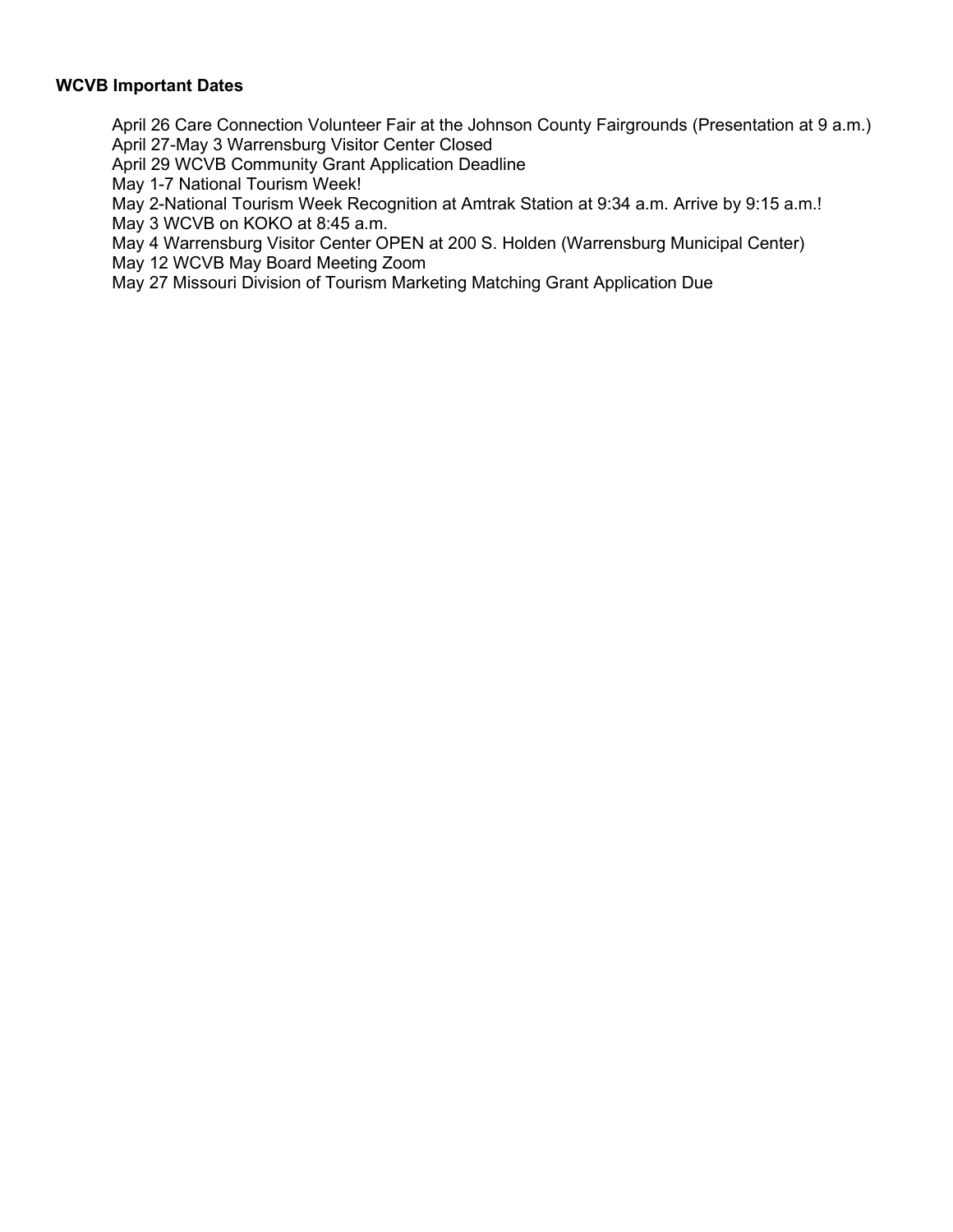## **Agency/Program Quarterly Report to The City of Warrensburg Missouri**

Agency: Big Brothers Big Sisters of Johnson County

Program: Community Based Mentoring

Reporting period: Third Quarter - 2021

Community Based Mentoring – Professionally Supported One to one mentoring services between a Little Brother/Sister and a Big Brother/Sister/Couple for approximately 2-4 hours per week.

 We currently have 24 matches of Bigs/Littles. 24 youth – Littles 8 youth-Littles waiting to be matched. 26 volunteers - Bigs

Funds from The City of Warrensburg are used to support our Community Based Mentoring Program. Including background checks for Bigs and to pay for the time spent by our Match Specialist in-processing new Bigs/Littles, also matching and monitoring those matches.

Collaborative efforts with other Johnson County agencies include:

- Working with groups from University of Central Missouri to provide service hours and internship
- Commitment to provide service to Garden Walk at Magnolia Ridge
- Sharing resources with other JoCo agencies
- Director serving on the Warrensburg WCVB board of Directors

### **BBBSJOCO**

Educational opportunities for our Bigs, Littles and Families Established the Littles in Lights program which provide opportunities for our youth Staff continuing education in child safety practices and diversity, equity and inclusion training

| <u>Income</u>                | <b>Expenses</b> |                      |             |
|------------------------------|-----------------|----------------------|-------------|
| <b>Fundraising Income</b>    | \$4880.00       | <b>Operations</b>    | \$9725.00   |
| <b>Program Contributions</b> | \$4016.00       | Fundraising          | \$529       |
| <b>Donation Center</b>       | \$14358.00      | Employee             | \$22566.00  |
| Total Income                 | \$23,254.00     | <b>Total Expense</b> | \$32,820.00 |

Completed by: Dana Phelps Executive Director Big Brothers Big Sisters of Johnson County 660.238.5974 dana@bbbsjoco.org